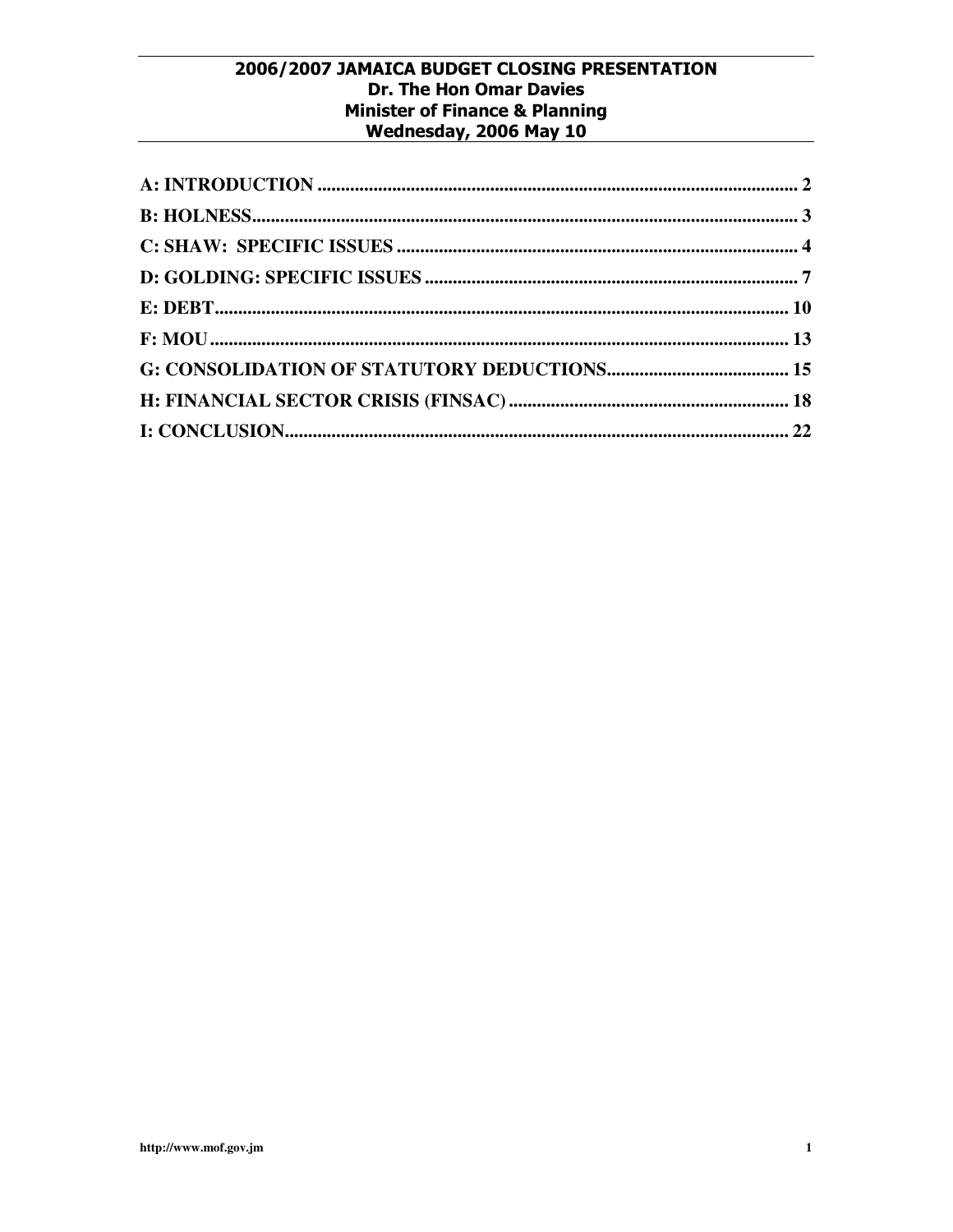# A: INTRODUCTION

- 1. Signaled in my opening the need to "raise the bar" as it were, in the debate. From public reaction, as well as from Media comments, this has occurred.
- 2. Some of the proposals put forward have greater appeal initially than when they are subjected to detailed scrutiny. More of that anon.
- 3. Two persons who have never spoken before in Opening Budget Presentation the Prime Minister and the Opposition Spokesman on Education.
- 4. As regards the Opposition Spokesman on Finance, and LO, they covered a variety of issues; not possible to deal with all.

Approach will be to address some of the specific issues raised by each and then deal with (4) 'BIG TICKET" items which have significant implications for policy formulation and the direction of the country.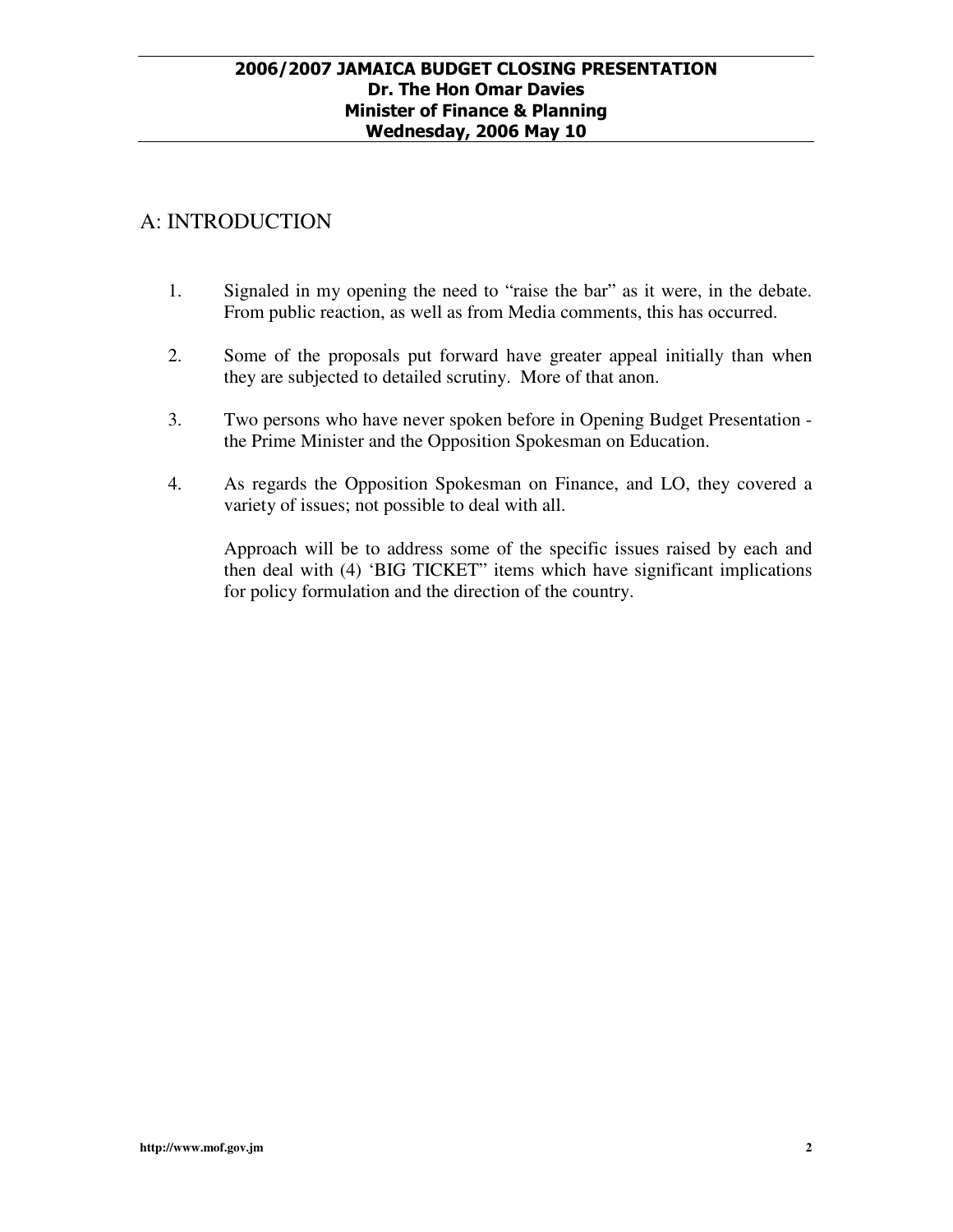## B: HOLNESS

- 1. First contribution to Budget Debate. Opposition Spokesman on Education and Youth but presentation ranged much wider.
- 2. Contribution was refreshing. Obvious that he had carried out a fair amount of research.
- 3. Raised many issues which all here, as Members of Parliament, are confronted with on a regular basis.
- 4. Do not agree with him in certain cases. However, his presentation provides the basis for further deliberation.
- 5. Expressed views of family life, limitations faced by single parent households. Have no doubt that Minister of Education and Youth will facilitate further discussions.
- 6. Prime objective is to encourage, but feel obliged to caution against the attempt to downgrade NW's contribution to Education. Do not try to re-write history.
- 7. The drive to provide educational opportunities at the secondary level for children from poor and working class households, came from NW. Introduction of free places through "eleven plus" examinations.
- 8. For my own part, this was my route to secondary education and then tertiary studies. Most from my generation and socio-economic background would only have achieved this because of NW's educational initiatives. They spawned the founding of a whole set of new high schools and technical high schools, e.g., Glenmuir, Vere Tech and St Andrew Tech.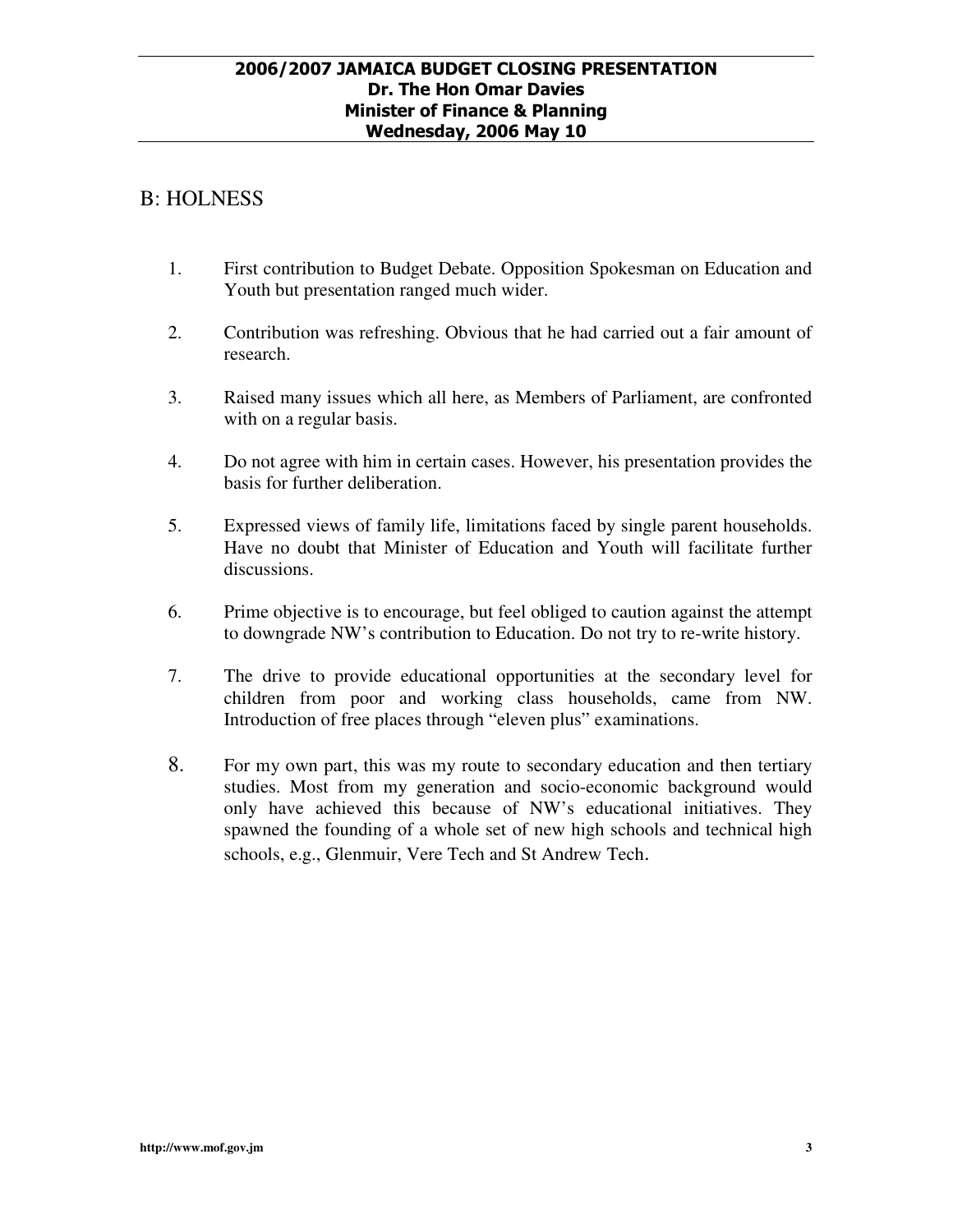# C: SHAW: SPECIFIC ISSUES

- 1**. Fixed Exchange Rate:** Pleased to note that after many years of debate the Opposition has taken a definitive position on this matter. Suffice it to say that the rationale provided by the Opposition Spokesman on Finance sounds almost like a direct quote from several previous presentations which I have made.
- 2. No intention to tarry long on the matter. Now that we have an identical policy position we can jointly assess issues such as the approach to monetary policy within the CSME. The Administration has long argued that given our commitment to a flexible exchange rate, it is not possible for a unified exchange rate policy, given the commitment of some countries to fixed exchange rates.
- 3. **Calculation of Devaluation**: Opposition Spokesman, in usual dramatic fashion states "the situation is even more startling when we compare the change from 1989 to the outturn last year. In Jamaica's case, there has been a most precipitous fall of some  $1,021\%$ ."
- 4. New arithmetic. An exchange rate cannot decline by 1,021%. In fact, the maximum anything can decline by is 100%.
- 5. It may seem as a minor point but if we cannot get basic numbers straight, it is not possible to have a useful debate.
- 6. **SLB**: The Opposition Spokesman whilst welcoming the reduction of interest rate on loans nevertheless takes the opportunity to slam the Bureau on various counts.
- 7. He argues that each year there are thousands of students leaving the universities who are unable to find suitable jobs and meet their obligations. "No wonder our tertiary graduates are migrating in such numbers".
- 8. Need first to address the issue of the level of migration of tertiary graduates. For some time, many persons including some of our own academicians have been quoting an IMF study by Prachi Misha suggesting that 80% of tertiary graduates in Jamaica have migrated over the 1965-2000 period.
- 9. Must confess that whilst I have always known the figure to be incorrect, I was prompted to do further research at the suggestion from the Member of Parliament from North Central Clarendon. As such I went to the original papers which revealed a fatal flaw in the author's assumptions.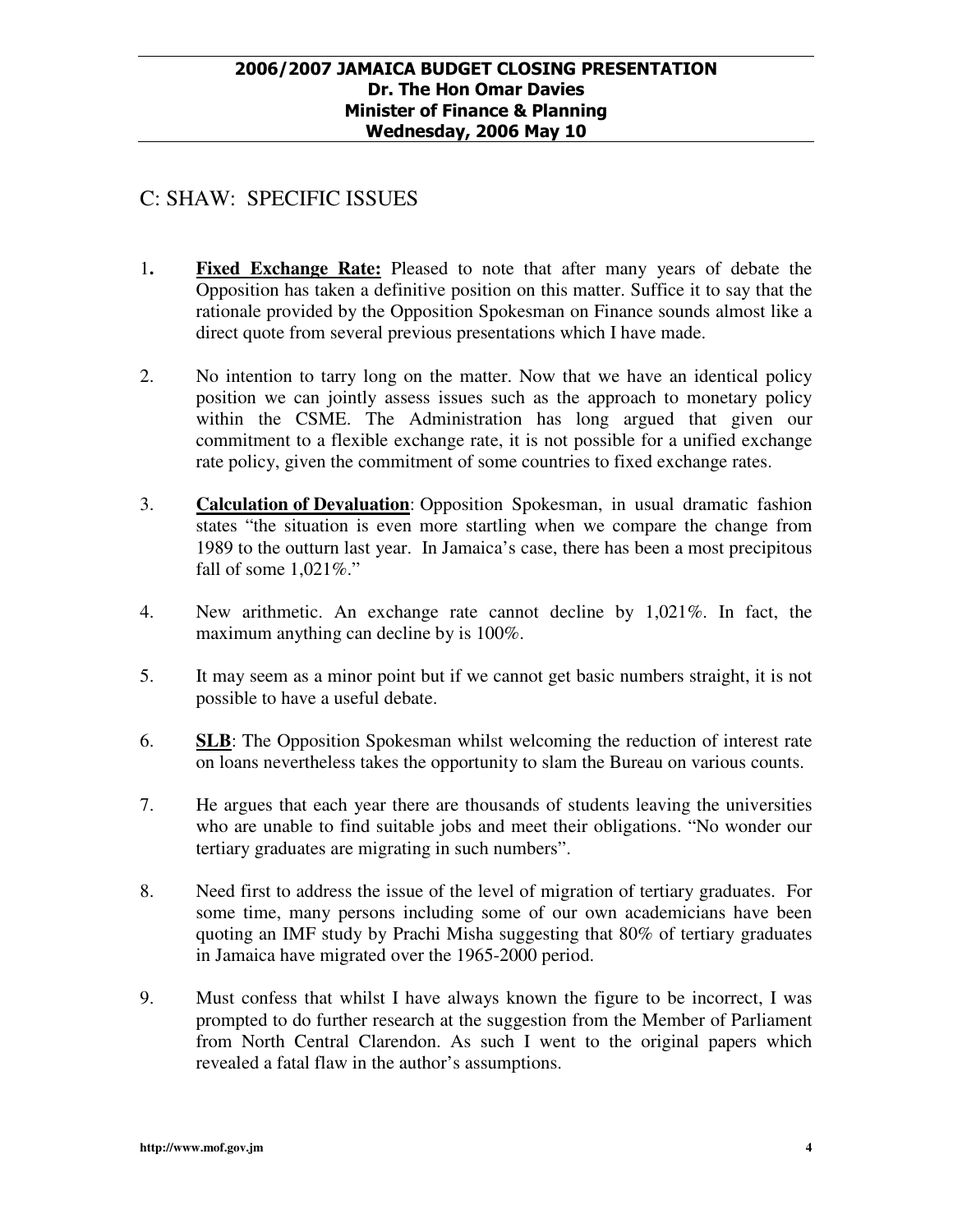- 10. The paper based its conclusions on surveys taken in the US and other OECD countries. Whenever a tertiary trained resident of those countries identified himselves as a Jamaican, the assumption was made that he was trained in Jamaica (**QUOTE FROM PAPER**).
- 11. If this had been applied to the member from North Central Clarendon or Opposition Spokesman on Finance, they too would have been included as Jamaican-trained tertiary students who migrated.
- 12. Opposition spokesman also expressed concern about the level of service provided for students applying for loans. A basic problem was that too many students waited until the last moment to put in their applications.
- 13. Partly resulting from a motion moved by the Member from Western St Mary, the problem has been greatly reduced by allowing applications to be submitted online. This year, just over 7,000 applications were received, fully 2,581 were submitted online.
- 14. **Cost of Pensions Legislations**: Until recently, there was the absence of legislation/regulations for pension industry. Only addressed in the Income Tax Act because of tax concessions granted.
- 15. Too many in the industry wish to preserve this concession without any corresponding need for transparency in their operation. As such there have been roadblocks and challenges every step of the way. Let it be clear that the only beneficiary from increased transparency and regulation are pensioners.
- 16. Opposition must be careful that it does not become part of the problem, doing the bidding of those who wish to maintain, for whatever reason, the *status quo.* As such, on our way to passage of the relevant legislation there have been many "red herrings".
- 17. One such "red herring" is that because the pension fund managers will be charged fees by the FSC this will mean a reduction of pension benefits. We do not resile from the principle which obtains in most other jurisdictions, that the regulation of an industry must be funded by the firms in the industry. The alternate option would be that this funding would come from the Consolidated Fund.
- 18. The clear commitment stated explicitly by the FSC, and by me, is that once all pension funds and management organizations have been registered, adjustments will be made to the fees charged, depending on the level of inflows. Same principle operates with regulation of the insurance industry and there is no quarrel here.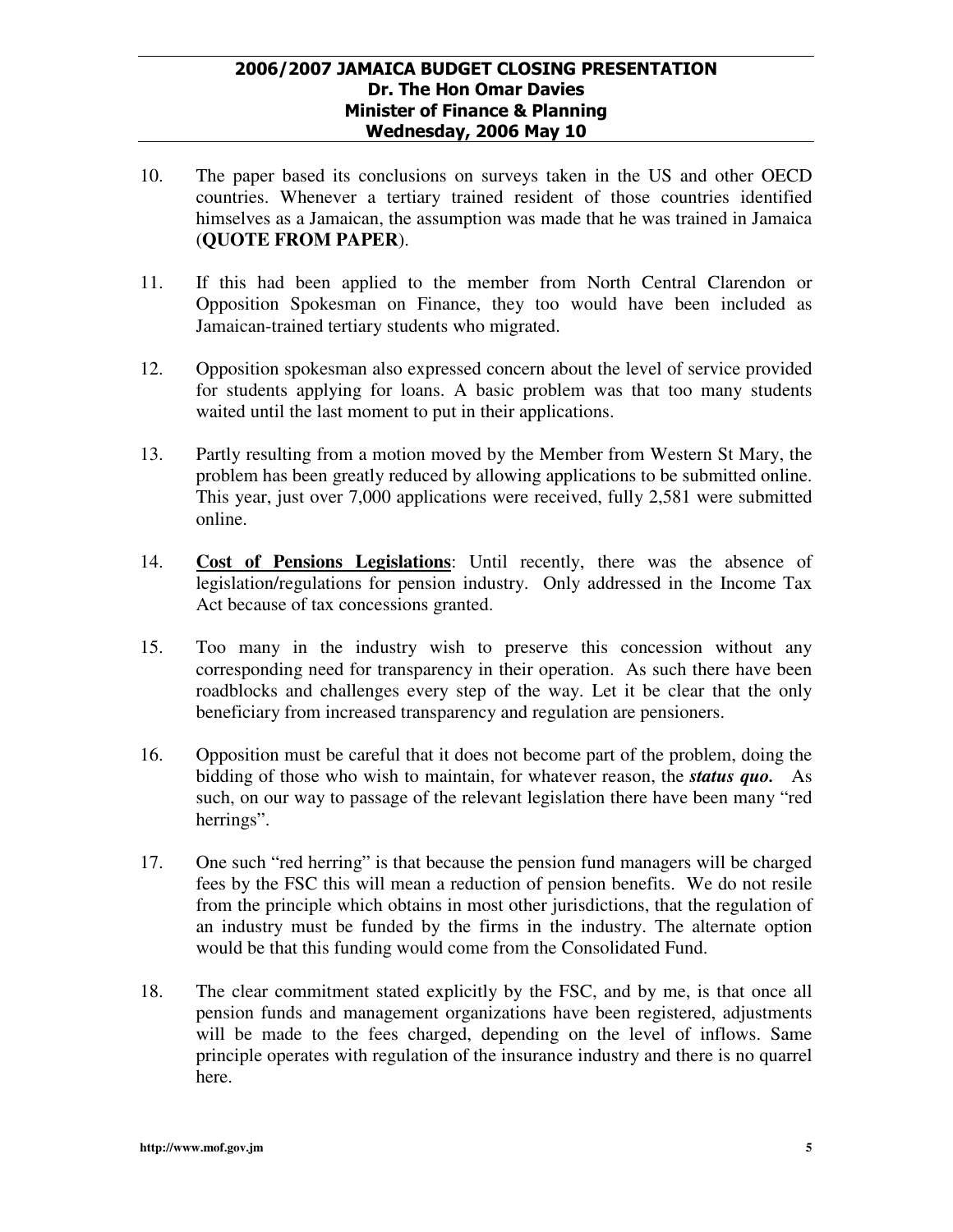- 19. The notion that there will be \$125 million received by the FSC from fees is mere speculation as no one, neither those who have conjured up the figures nor the Government, knows the size of the industry. Similarly the claim that the FSC will be building up annual surpluses of \$90 million at the expense of the poor pensioners is downright misleading.
- 20. As I have said, no one can give an estimate at this stage. Secondly, as has been said before, the commitment is to adjust fees in line with costs, once we have full registration and a clear assessment of the level of revenues from the fees.
- 21. Important that we cease propaganda and stick to the facts.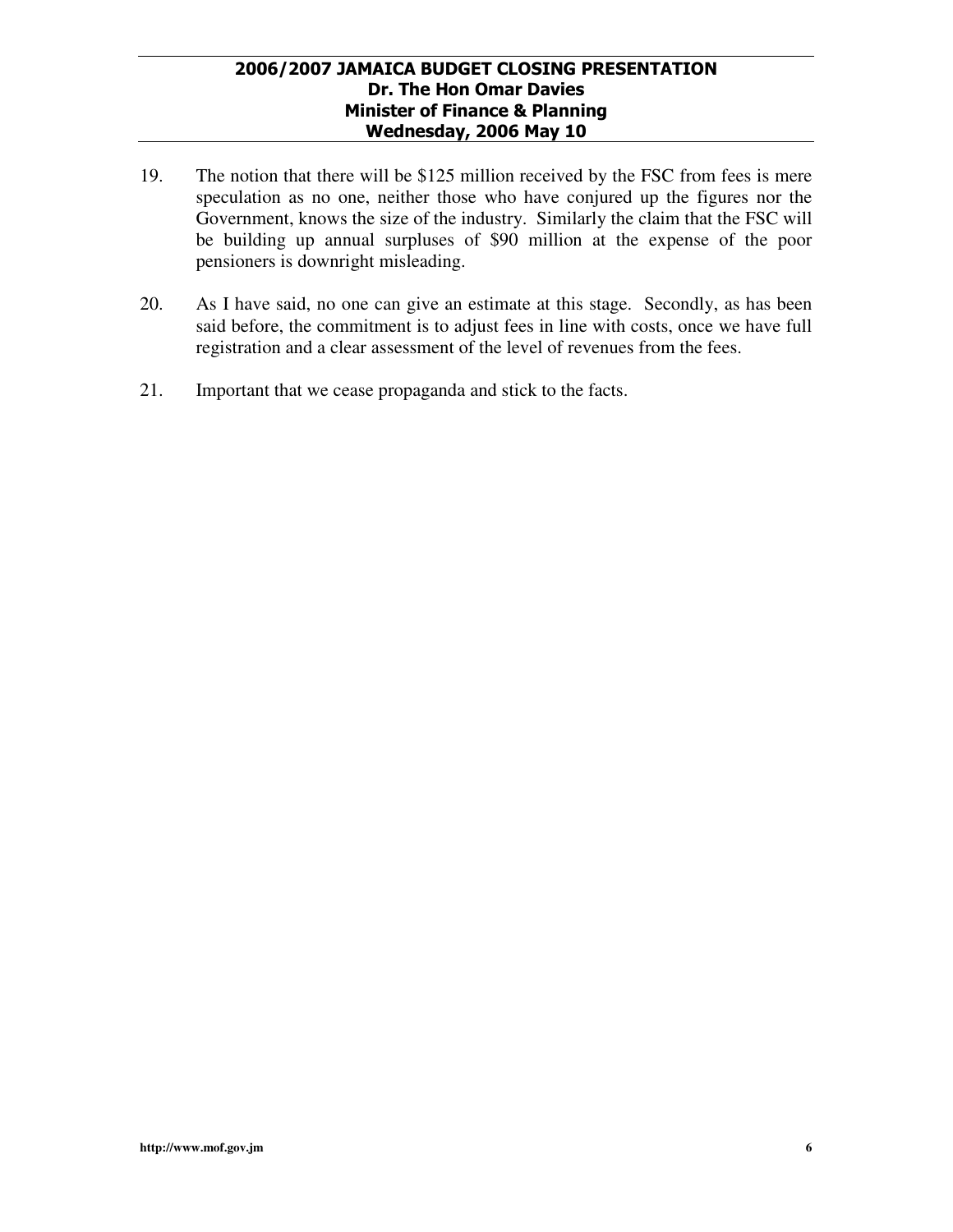# D: GOLDING: SPECIFIC ISSUES

- 1. **Contracts:** Leader of the Opposition argues that at present the procedures for tendering, consideration and award of contracts do not have the force of law. Furthermore, there are presently no sanctions for breaches of the Act, nor for bypassing the National Contracts Commission.
- 2. He is correct and we give the commitment that these issues will be addressed as these deficiencies limit the effectiveness of the Act.
- 3. **Constitutional limits on debt and deficits**: This proposal has been around for some time. Was linked to the three Bills proposed by former Prime Minister/Leader of the Opposition to fix exchange rate and to solve all problems.
- 4. No one can quarrel with the objective of placing a limit on debt as well as on the size of the deficit. However, to believe that legislation placed in the constitution is the answer defies not only logic but recent experiences.
- 5. Argentina is a case in point. In addition, reference can be made to France and Germany which, when faced with severe problems in terms of social security system, simply violated iron-clad rules to which they had been committed, in terms of their budget deficits.
- 6. Have no doubt that the immediate reaction is that the Minister of Finance wishes to be free to incur as much debt as is possible and to operate with significant budget deficits.
- 7. The fact is that such an approach is antiquated. Of far greater significance is the punishment of the market, both domestic and external. That punishment will come through inability to raise loans or through the high rates of interest which will have to be paid, in order to raise money.
- 8. As regards the size of the deficit, if there were these constitutional limits in the 80s would have led to the impeachment and removal of both the Prime Minister and the Minister of Finance – one and the same. (**GO TO THE DATA**)
- 9. **Garrison Politics**: I listened carefully to the speech of the LO on transforming garrison politics. He, like me, represents a constituency which has been so characterized and he argues for practical steps to "cut the umbilical cord between the politics and criminality.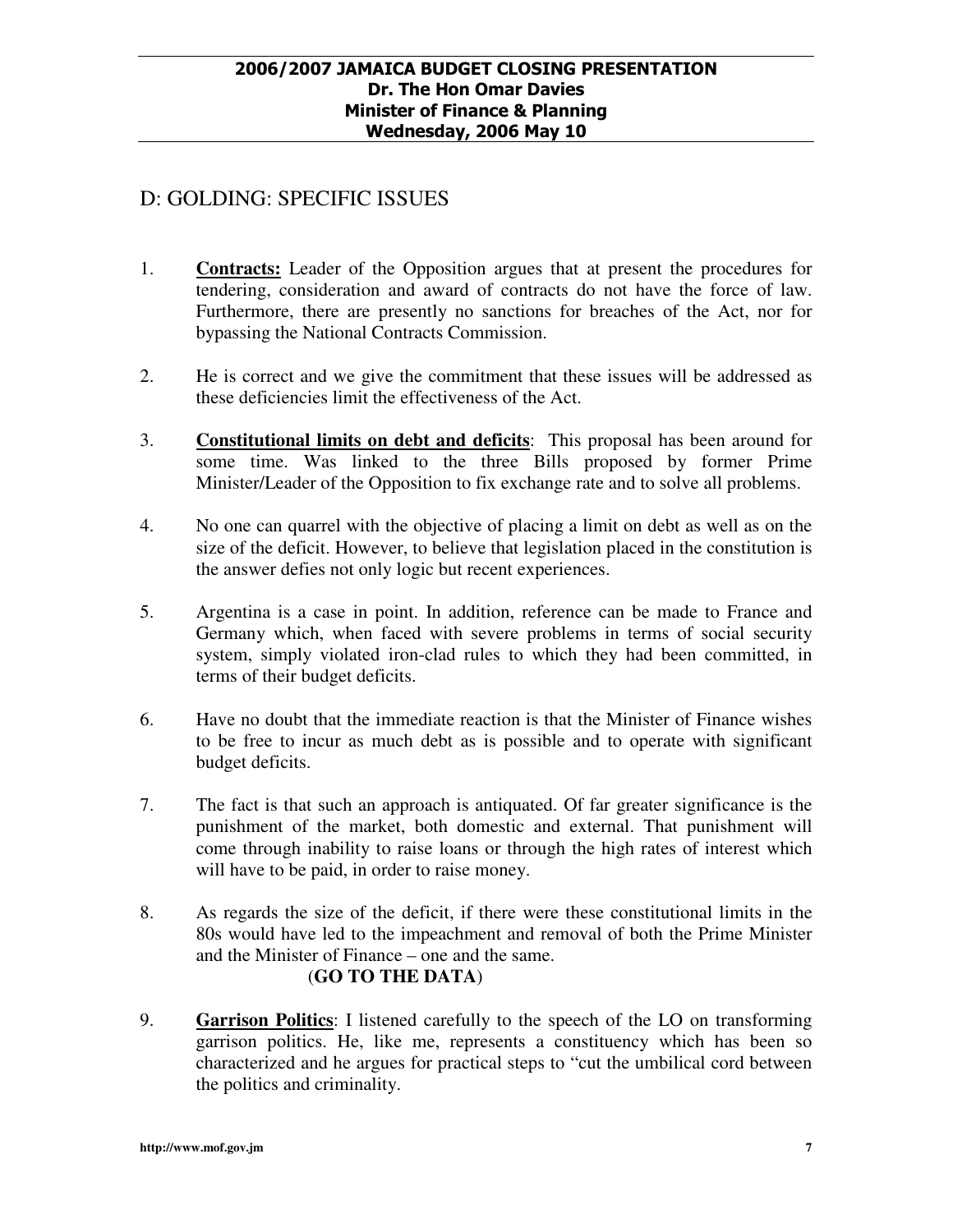- 10. Listened carefully as I recall vividly the LO in a previous dispensation (when he was new and different), standing with me in Rema together with former Governor General. He looked to the South East and commended me for actions I had taken to break the history of violence and political tribalism which had separated Rema and Arnett Gardens. He further argued that if the representative of the constituency to the South East had the will which I had demonstrated, the same could be achieved even in those communities.
- 11. He has now succeeded that former MP and hence has the opportunity to live out his own advice. I stand ready to work with him to de-garrisonize the whole region. But this takes courage, resilience and commitment. It takes the will to allow the security forces to carry out their tasks in a professional manner, regardless of the political affiliation of the criminals.
- 12. Not for one moment supporting abuse of human rights but even as we "talk the talk" we must be prepared to "walk the walk" even if we have to take a stance against some who support us.
- 13. **Economic Performance**: The LO in damning the performance of the economy over the last fiscal year points out that a host of critical targets were not met.
- 14. He lists revenue inflows, borrowing, debt stock, the debt to GDP ratio, the fiscal deficit, amongst others, as targets missed.
- 15. Given the challenge to raise the bar in this debate, there is a sleight of hand being carried out here. The LO knows that when he identifies missed targets for (i) borrowing, (ii) debt stock, (iii) debt to GDP ratio and the fiscal deficit, they are all the same. If the fiscal deficit is missed, then we must borrow to make up the difference which will simultaneously increase the amount borrowed as well as the debt stock.
- 16. But here he is a bit too clever and he points out that the fiscal deficit was \$21 billion above target but we borrowed \$37 billion more than planned. How could that be?
- 17. Simple answer is that, as he knows, or should know, \$16 billion of that borrowing was related to the 30-year bond (US\$250 million) the proceeds of which were not used in FY 05/06.
- 18. As such, this also accounted for approximately 2.5% of the debt to GDP ratio.
- 19. **Development Strategies**: LO raises points related to the inability of the economy to date to convert the high levels of FDI to growth. This clearly is a problem but also an opportunity for domestic entrepreneurs to capitalize on the needs of the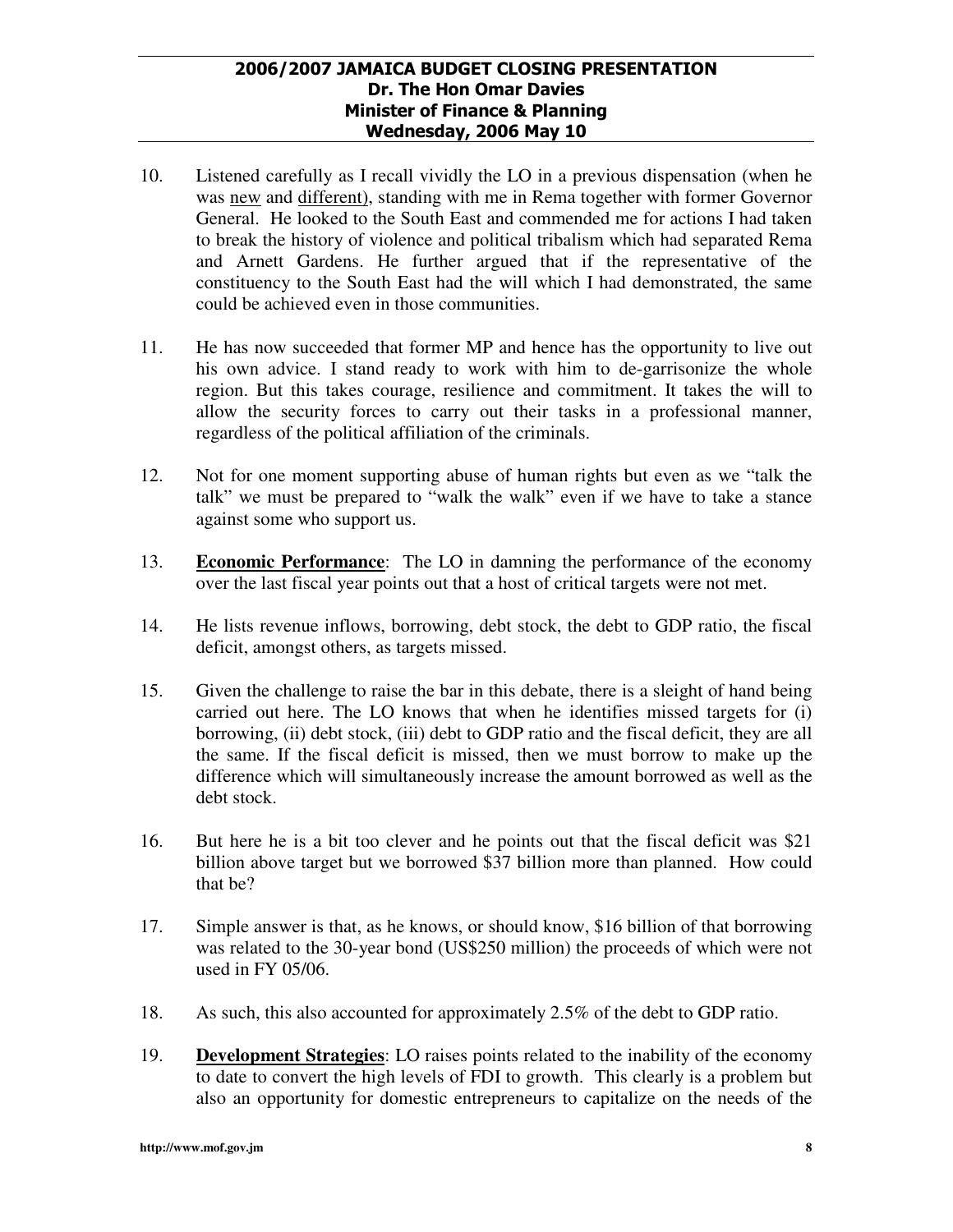large projects financed through foreign direct investments. Need for continued national dialogue on how local entrepreneurs can become more competitive to maximize access to such markets.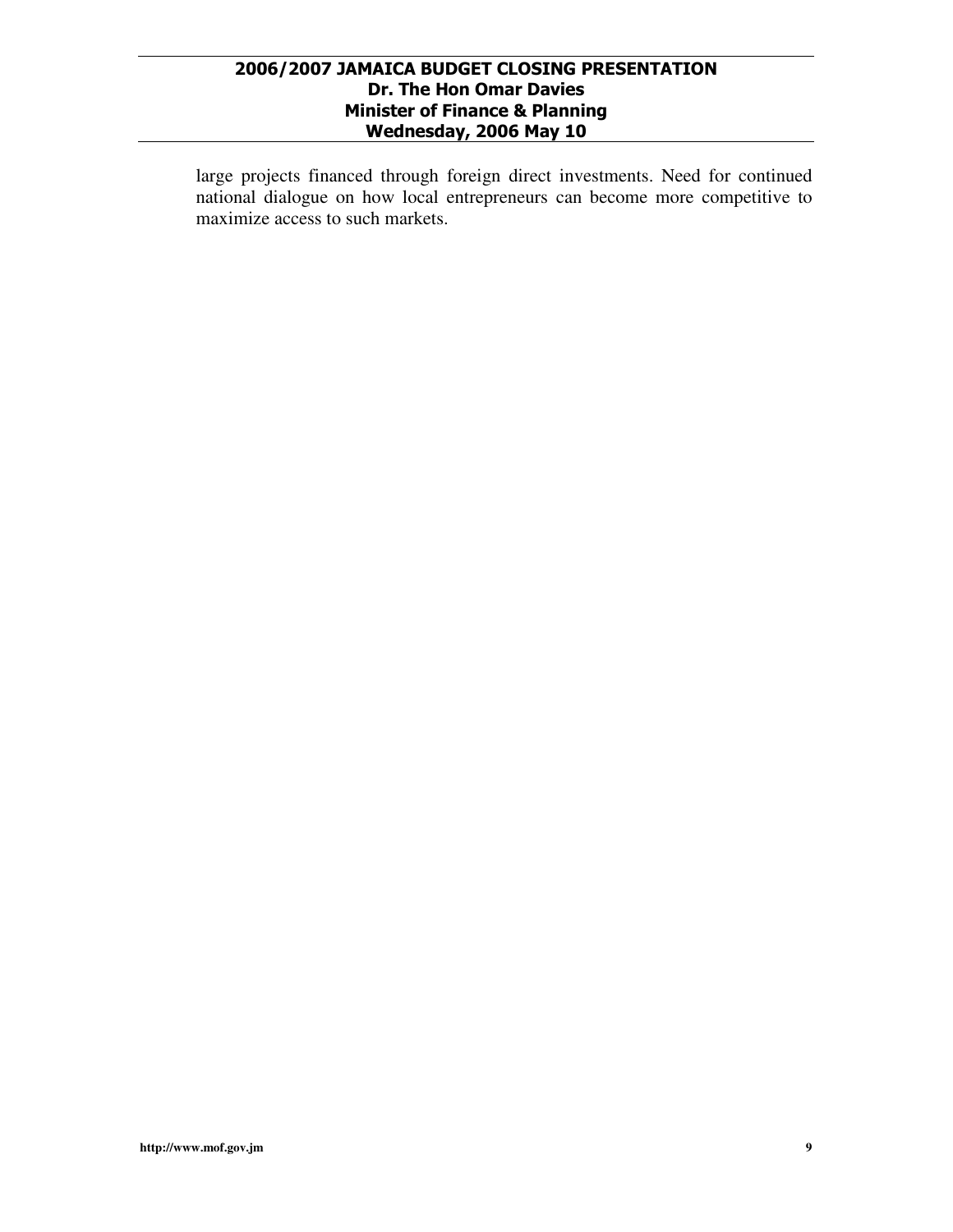# E: DEBT

- 1. In this section of my speech I will focus on four (4) issues which I have termed the "BIG TICKET" items.
- 2. The first of these is debt. The country's debt stock is at an undesirably high level. This is not controversial. I was the one who placed this matter on the table in the House for discussion years ago and for each year have tabled a Debt Management Ministry Paper indicating the approach to be taken during the next fiscal year.
- 3. But this discussion must take place within the context of internationally accepted rules. Whilst the size of the national debt in nominal terms is clearly of importance to each country, it would obviously be impossible for international comparisons to be based on nominal figures. Rather, for good common-sense reasons, these discussions are always couched in terms of ratios – debt to GDP, debt to XGS. As such, it is possible to make meaningful comparisons over time and between countries.
- 4. In countries, particularly ones which face BOP problems, of greatest importance is the external debt and its relationship to GDP and the country's foreign exchange inflows.
- 5. And now to some facts. Fact 1 The country's worst period of indebtedness was during the period 1981 to 1988. Both in terms of the ratios of overall debt as well as the external debt compared to any of the critical variables.
- 6. It is a fact that over the period 1983 to 1985 Jamaica's debt to GDP ratio averaged over 200% reaching an astronomical figure of 212% in 1984. The Opposition Spokesman on Finance in trying to confuse the public, points out that when the JLP demitted office in 1989, the public debt amounted to \$31.3 billion and then seeks to create hysteria by comparing that figure to the present debt in current dollar figures. (Actually 1988)
- 7. To be complete, let us put that 1988 debt figure into context. The debt of \$31.3 billion amounted to 146.8% of GDP. But what is of greater interest, to demonstrate the crisis of the economy at that stage, was that the external debt to GDP ratio was then 102.9%. In other words the external debt was larger than the GDP. This had been true since 1983 due to the level of foreign borrowings conducted by the JLP Administration.
- 8. Comparison of interest rates go to data.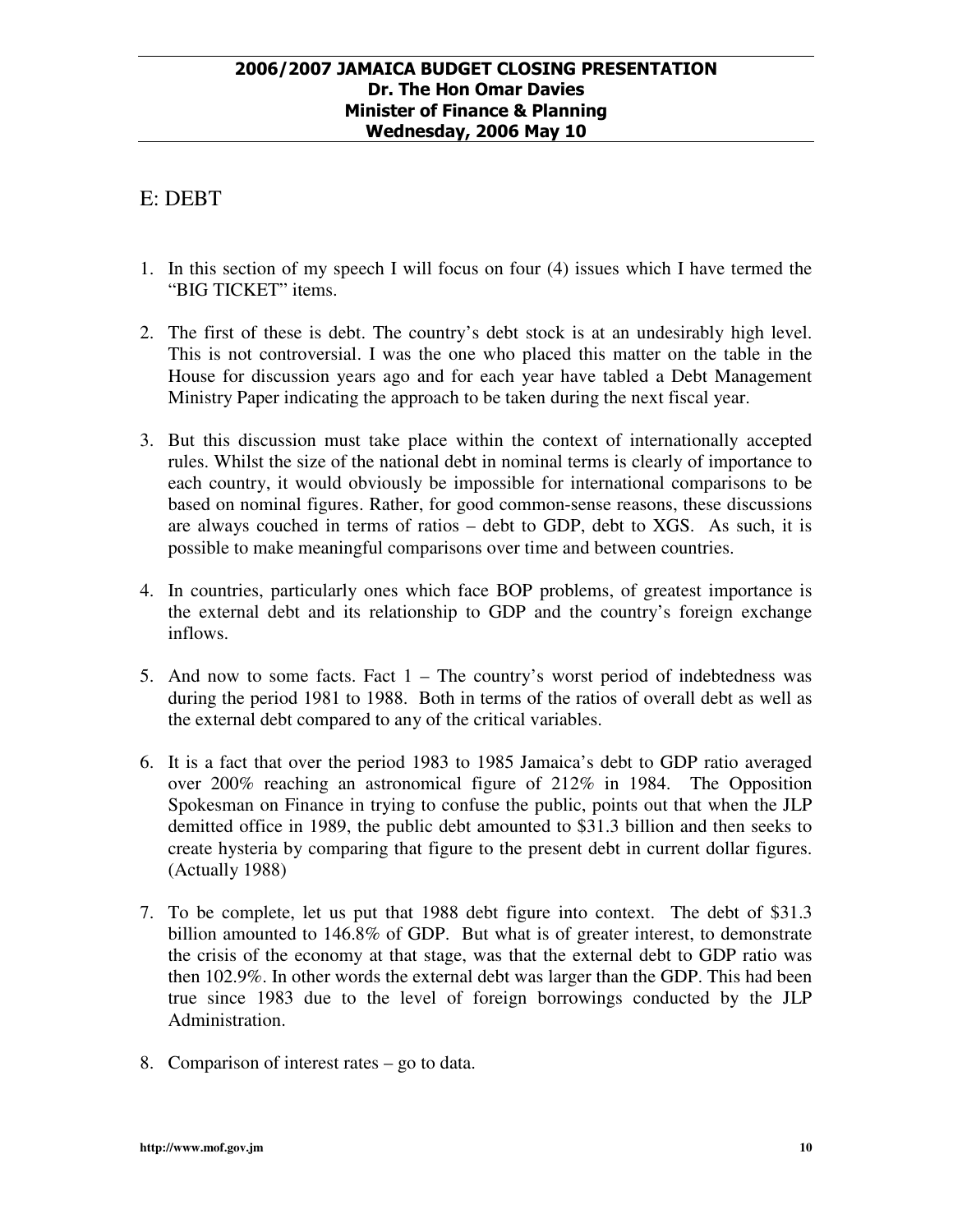- 9. It is one of the achievements of this Administration that having inherited a country which had a crisis in terms of its external indebtedness – 102.9% of the GDP systematically reduced it to approximately 56% of GDP in 2005.
- 10. As regards the overall debt, the fact is that the PNP Administration had by 1998 reduced total public debt to 100% of GDP or under for a 7 year period - 1994 to 2000.
- 11. It was the assumption of the debt related to the intervention in the financial sector which ballooned the overall debt but particularly domestic debt from a figure of 107% of GDP in 2000 to the high of 143% in 2003 and 2004.
- 12. Let me now turn to the proposals advanced by Opposition Spokesman in terms of addressing our debt problems. These he termed "new debt solutions".
- 13. PetroCaribe Opposition Spokesman proposal that the PetroCaribe Agreement provided Jamaica with an opportunity to retire expensive debt with longer term low cost debt. Excellent idea, but nothing original. Let me quote from Submission which I took to Cabinet on January 12, 2006 entitled (**read the title**). It states among areas which could qualify for funding are as follow:

Reducing the Government's overall cost of borrowing through the use of the funds to refinance existing expenses to GOJ domestic debt. (my emphasis)

- 14. I have deliberately noted domestic as the agreement limits its use of this facility in this manner. Therefore, we have no disagreement on this use of the facility but there are other areas which will be eligible, including investment in energy projects aimed at reducing Jamaica's reliance on oil, upgrading the physical infrastructure - in particular roads and bridges.
- 15. I turn to the second proposal advanced by the Opposition Spokesman, which is the borrowing against GOJ inflows denominated or linked to foreign currency. He argues that such bonds would receive interest rates significantly below Jamaica Eurobonds.
- 16. Again, whilst this sounds like a new proposal, there are two factors limiting use of this. The first is that the only major inflows over which the Government has control are those from bauxite/alumina. These have already been used to securitize loans to facilitate Government's involvement in the industry.
- 17. Obviously, there are significant inflows from tourism or from remittances. But these inflows do not belong to the GOJ and cannot be used to secure bonds. Obviously, there are benefits to the country in so far as such inflows provide assurance to creditors that foreign exchange loans can and will be repaid.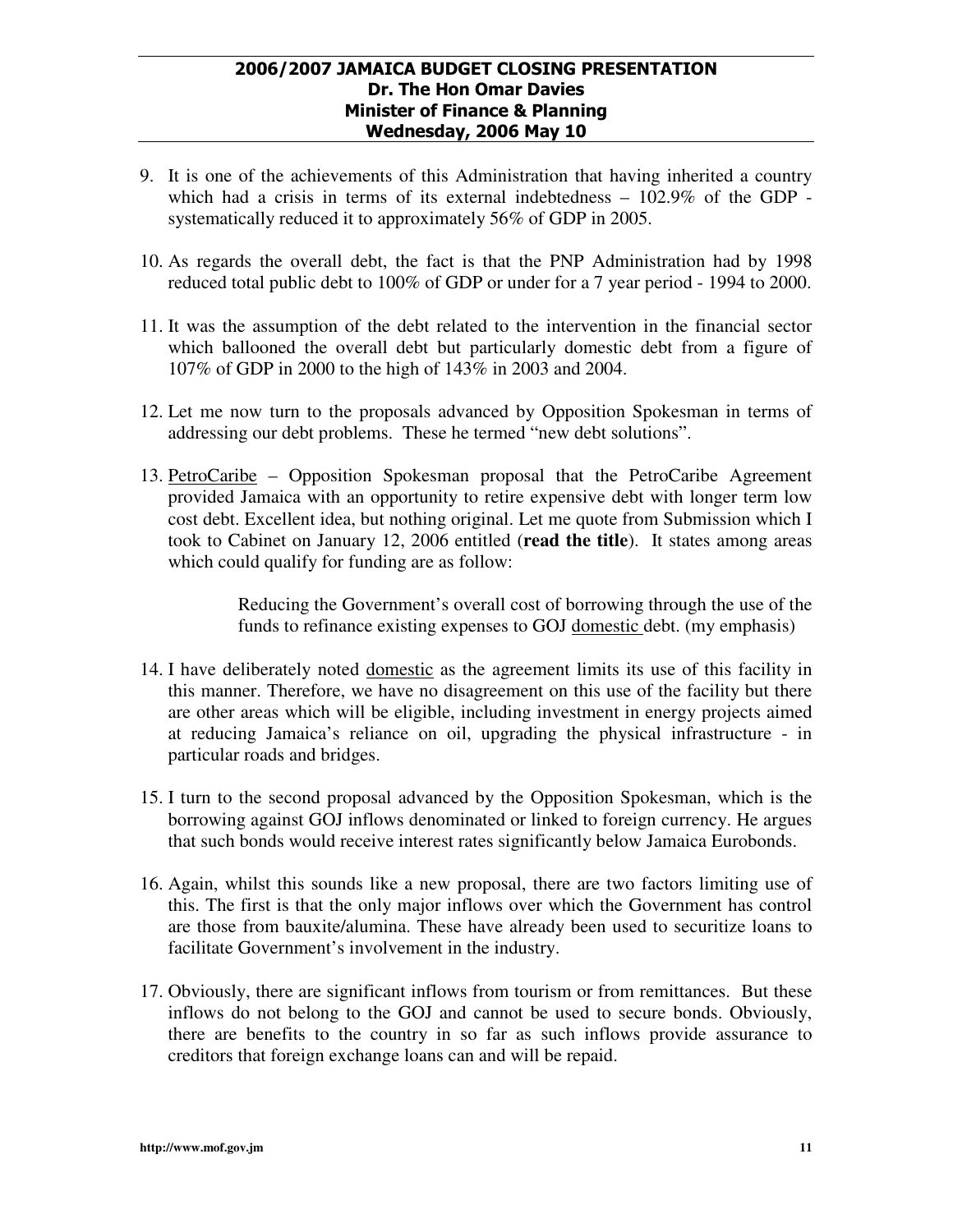- 18. The third area suggested by the Opposition Spokesman, is to borrow a "block of funds" from a consortium of multilateral institutions (the IDB, World Bank and the CDB). He even gives the notional figure of US\$1 billion. These low cost funds will be used to replace existing expensive instruments.
- 19. He even suggested that this proposal has arisen from discussions with representatives of the multilaterals.
- 20. Let's get real. No such funds of that magnitude are available. We have previously received loans from these three institutions to assist with healing the financial sector. However, this amounted to (US)\$325 million over a two year period (150 million each from the World Bank and the IDB and 25 million from the CDB).
- 21. This is a far cry from the billion dollar suggestion and in any event, there is no crisis such as that occasioned by financial sector problems to justify any similar "block of funds" being made available.
- 22. Mr. Speaker, I wish to assure the Honourable House that there could be no good reason why this Administration would seek to avoid entering into an agreement which would reduce debt servicing but these "notions" by the Opposition Spokesman cannot face the reality test.
- 23. Finally, to the issue of the debt, Mr. Speaker, I was most puzzled; in fact anyone with even a passing knowledge of the international capital market would be deeply puzzled by the criticism of the 30 year bond of 8.5%.
- 24. It is the objective of every government to seek to extend the tenure of loans for as long as possible, if the interest rate is attractive.
- 25. It is indeed strange when all market players, at home and abroad were congratulating Jamaica on this achievement that the Opposition Spokesman feels that the 7 year bond at 10.785% was a superior deal. I would welcome the explanation of this.
- 26. Finally, Opposition Spokesman suggested that given the debt stock presented, \$847 billion and the estimated borrowing of \$136 billion during the fiscal year, total debt would be close to \$1,000 billion, the trillion dollar mark by the end of the fiscal year.
- 27. The \$136 billion listed for new borrowings for fiscal year represents the gross figure. Of that, close unto \$114 billion will be used to pay off existing debt. In other words the stock of debt is projected to just have a net increase of \$21.5 billion or an increase to 2.5% above the present stock.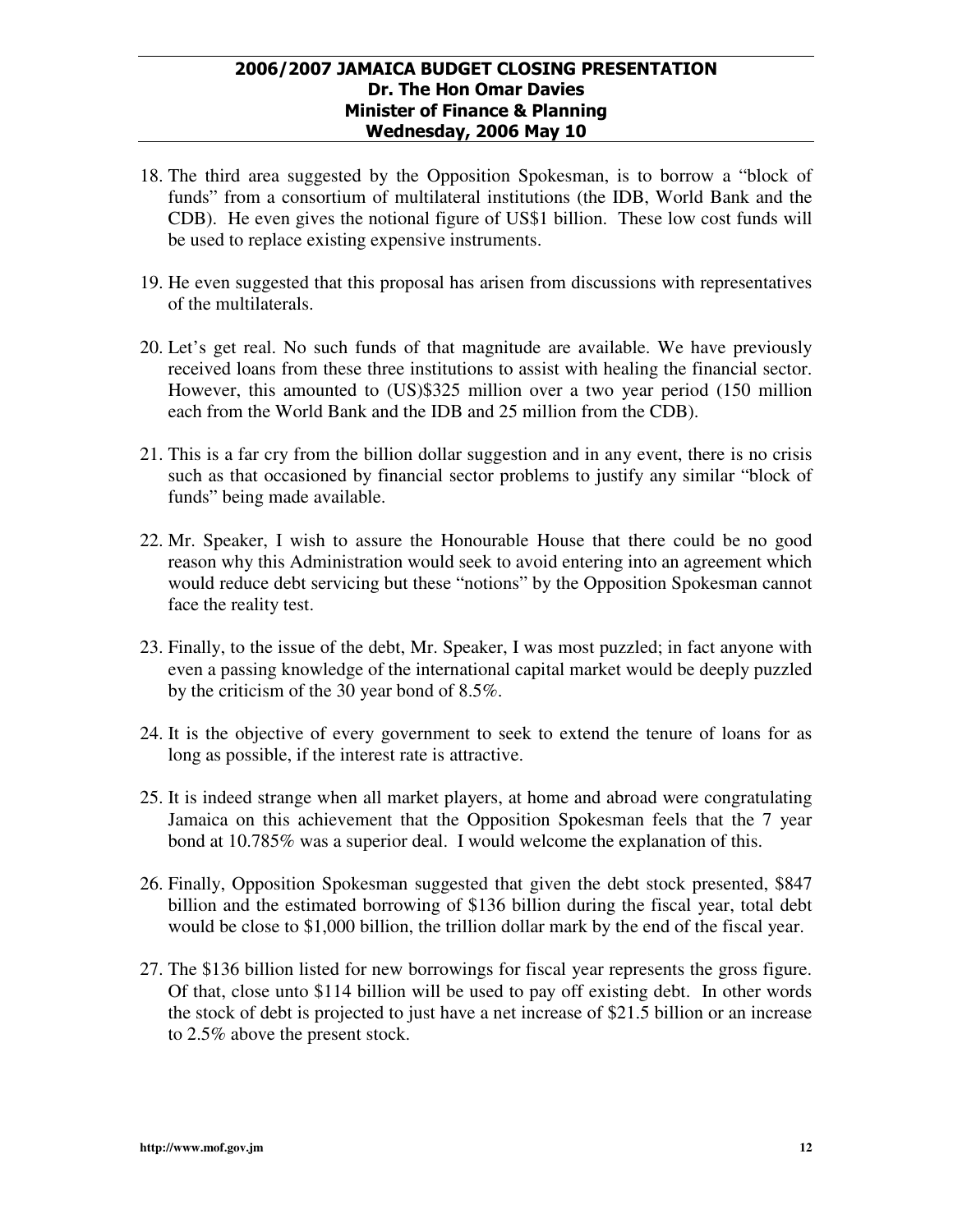# F: MOU

- 1. Just over 2 ½ years ago a remarkable development took place in terms of the maturation of the Jamaican society, particularly as it relates to the relationship between the largest employer of labour, Government and the leadership of the Trade Unions representing public workers.
- 2. Faced with a deepening fiscal challenge, the Administration invited the leadership of the trade unions, to meet to discuss the way forward. Simply put, the choice was straight forward. Either the workers received increases in line with their original demands resulting in a significant reduction in the number employed ( in the range of 15,000) or there would be an accommodation over a two year period, whereby, apart from previously agreed increases basic pay would remain constant.
- 3. Although the "wage freeze" as it was termed was a critical feature of this agreement, the Memorandum of Understanding (MOU) contained several other features which represented a breakthrough in this society.
- 4. There were several sectors of the society who were pleasantly surprised at this agreement between government and trade unions. Others for their own reasons were disappointed. As such, from the beginning there were predictions that the agreement would collapse as there was nothing in favour of the workers.
- 5. The MOU with the workers assisted with an improvement in the fiscal accounts and certainly helped the country to withstand the shocks experienced during fiscal years 2004/2005 and 2005/2006.
- 6. Let us fast forward to the attempts towards a successor agreement to take effect as of April 1, 2006 and lasting until March 31, 2008. Again, there are many who have aligned themselves for a variety of reasons against any such agreement, predicting doom and urging workers not to enter into any such agreement.
- 7. The Leader of the Opposition in his presentation has joined in the Debate and has attempted in a variety of ways to seek to undermine the attempts at a new MOU. He has produced selected figures asserting that whilst inflation over the period 2000/2006 was 79.2%, the increases granted to various workers, examples of which he gave over the period, ranged between 10.3% and 29.9% implying that there was a need for increases ranging from 38% to 62% for these workers to "catch up".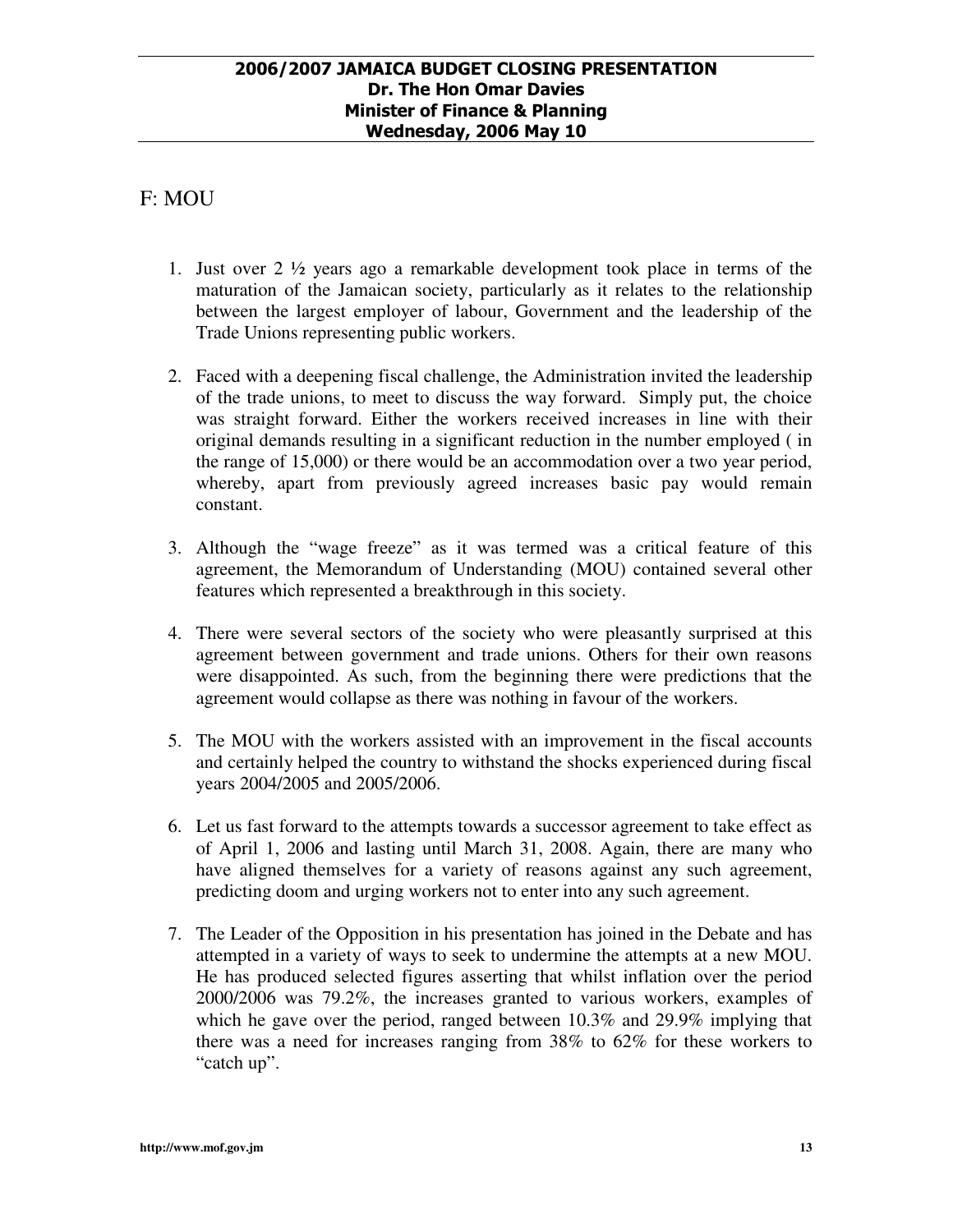- 8. Let me begin with a correction. Unless the Leader of the Opposition, like his Spokesman on Finance has his own count on inflation, the movement in prices over the period to which he refers was 62% - not 79.2% as he asserts.
- 9. Not surprisingly, the Leader of the Opposition has sought to quote figures related only to base salary and has ignored the range of special allowances which supplement that salary. As such, the overall wage bill over the period 2000/2001 and 2005/5006 increased by 80% from \$35 billion to \$63 billion. Therefore, overall, despite the two year wage freeze workers are still ahead of inflation and have had a real increase over the period of some 13% as reflected in the increase in the wage bill.
- 10. The Administration is not, for one moment, suggesting that workers have received all that they deserve. However, let us not try to insult the intelligence of the workers and assume they do not understand fiscal realities. The wage bill last year stood at \$63 billion dollars, fully 53% of the non-debt servicing expenditure. In order to finance increases above that which we have budgeted for, there are two simple choices.
- 11. The first is to introduce a significant tax package to meet the additional demands as supported by the Leader of the Opposition. The other is to cut expenditure in various areas in order to accommodate additional expenditure on wages and salaries.
- 12. I have no doubt that immediately there will be shouts of cut expenditure on World Cup 2007. That is simply playing to the gallery. Although that expenditure is significant for one year, what of the next fiscal year and successive years over the medium term?
- 13. I still expect that a new MOU will be signed with the workers, not because anyone has held a gun to their heads but because they recognize that there are benefits, above and beyond wages and salaries, to be reaped from entering into an MOU with the government.
- 14. It is interesting to note that Spokespersons for the Opposition are quick to suggest that actions being taken are with elections in mind. No clearer example of electioneering can be had than the position being taken by the Opposition on the MOU.
- 15. I have every confidence that good sense will prevail and that a mutually acceptable Memorandum of Understanding will be signed between the Administration and the trade unions in the near future.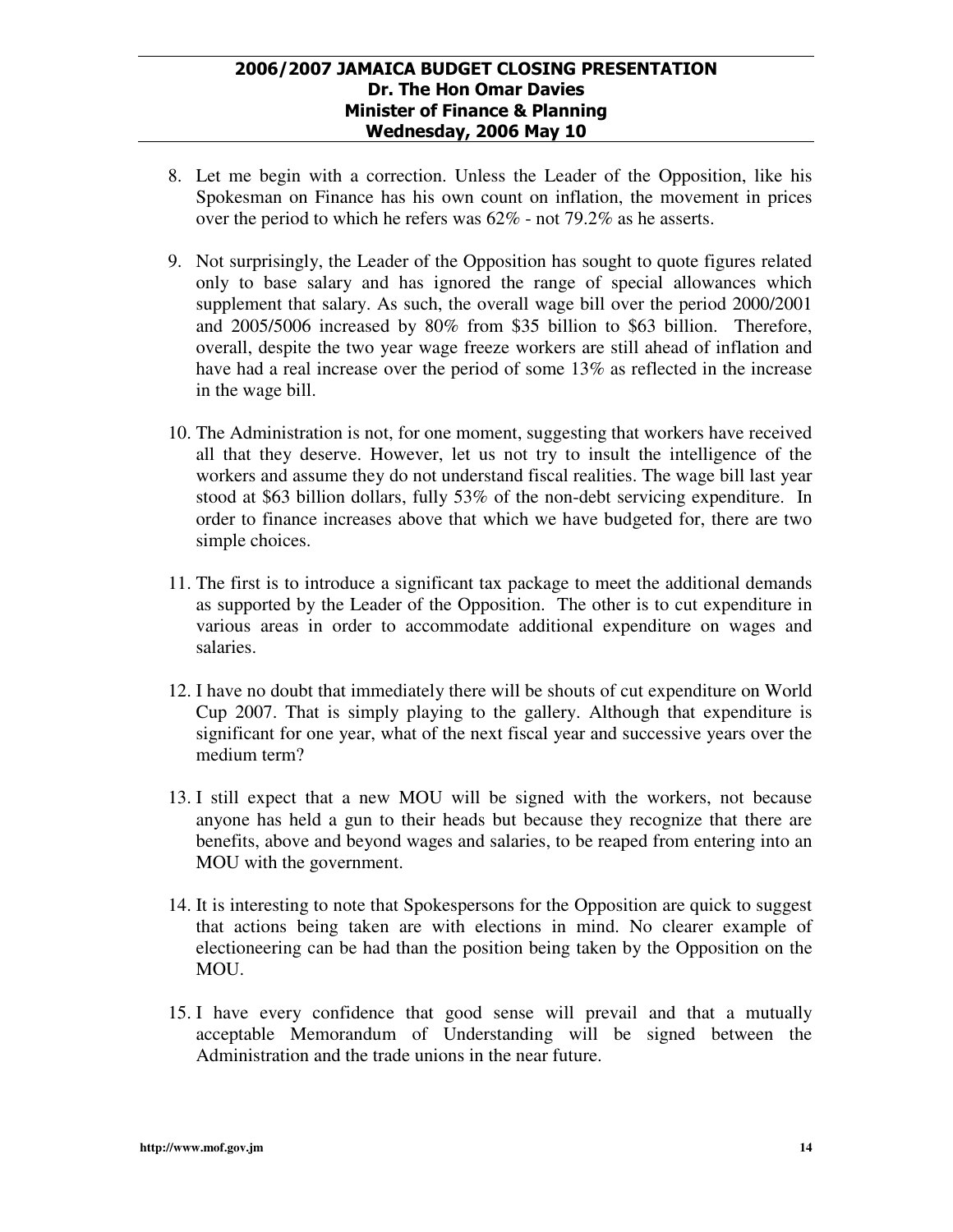### G: CONSOLIDATION OF STATUTORY DEDUCTIONS

- 1. For years the representatives of the private sector have complained about the inefficiencies associated with paying over the various salary based statutory deductions. There are five such main deductions, namely: PAYE, NIS, NHT, HEART and Education Tax.
- 2. Although they are aimed at different objectives, deductions contributed by employers amount to 10.5% of the total wage bill and 5.5% by employees giving a total of 16% of the total wage bill.
- 3. For the NIS there is a cap at \$500,000.00 per annum for any worker.
- 4. Therefore, a first order of business which has long been mooted is structuring these deductions such that an employer can draw one cheque and then at the point of collection the allocation is made to each institution with each employer's record being appropriately credited. Clearly, no one could quarrel with such a move as there are clear implications for improved efficiency.
- 5. However, there is a more significant issue which arises. It relates to the fact that indeed this Parliament had come to the agreement that there is need for a significantly higher level of investment in education and training over an extended period. This is needed not only to address deficiencies in early childhood education but to ensure that our students at the primary and secondary level are properly prepared to either enter tertiary institutions or to become productive members of the labour force.
- 6. Former Prime Minister, P J Patterson, appointed a Task Force which worked assiduously at these challenges and attempted to assess the additional financial resources required to bring about the transformation in our educational system.
- 7. So far, so good. We all accept that there is need for the additional resources and we all accept that this is an imperative if the country is to compete in the global economy.
- 8. The billion dollar question from whence will come these additional resources? In assessing the possibilities there are two obvious choices.
- 9. The first would be to impose a significant new tax package adding at a minimum about 1% of GDP per year for the next several years. This Administration is firmly of the view that those who are presently paying taxes are to use an expression "maxed out" and one could not reasonably seek additional resources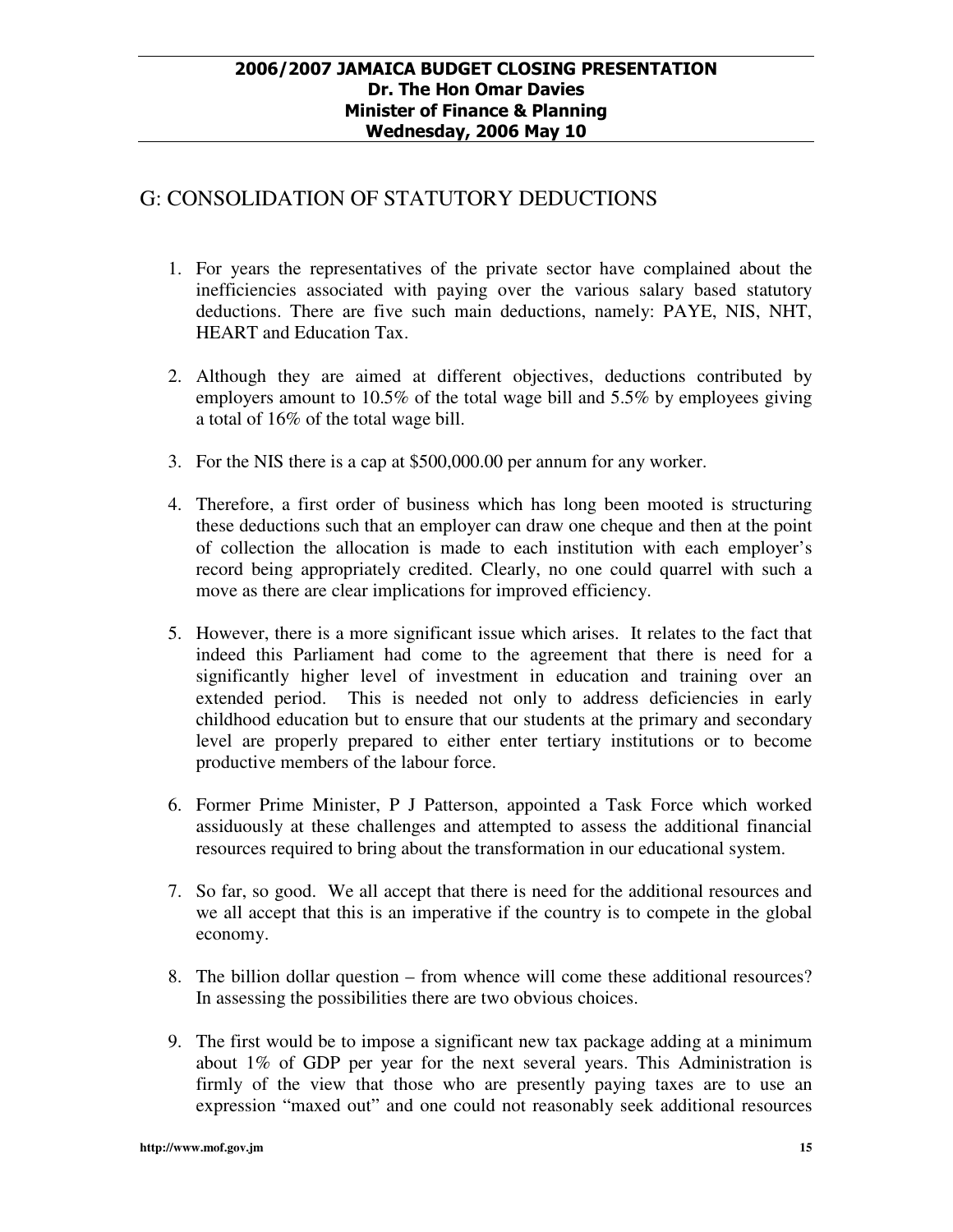from that group. Furthermore, the projections for fiscal year 2006/2007 require that all efforts would be made to bring into the tax net a larger percentage of those who are presently operating outside of it.

- 10. The second would be to examine the existing pool of funds to which contributions are already being made and determine whether the additional resources which we all agree are needed for education and training can be found.
- 11. Therefore led us do an examination of possible sources of additional resources and last year in order to "kick start" the education transformation effort, a sum of \$5 billion was transferred from the NHT. Obvious question, why the NHT? The answer is that although we clearly have not solved all housing problems in the country, this institution has an extremely strong asset base. Furthermore, the annual level of inflows is adequate to meet the demand for new units and for mortgages, even with an expanded programme.
- 12. The proposal being made is not to touch the institutional operations of any of the existing organizations – NHT, NIS, NHF. There may be need for changes to formalize the Education Transformation Team. The only significant change would be to adjust allocation of this folio of 16% of the wage fund to increase the amount available to education.
- 13. The reaction by the Leader of the Opposition is, to put it bluntly, playing to the gallery. It is interesting that he does not complain when flexibility is demonstrated in the rules of the NHT by allowing the construction of units in his, the Prime Minister's and my constituency for persons who would not normally qualify if the rules governing beneficiaries are strictly enforced.
- 14. The fact is what is being proposed is not to "rob" the NHT but to legally reduce the percentage of wages/salaries allocated to that institution and to direct these additional resources to another fund created to facilitate transformation in education. No firm decision has been taken concerning the new levels which will be assigned to the NHT or the new levels to be assigned to education and training.
- 15. At present, a combination of HEART and the Education Tax means that approximately 6% of the total wage bill is available for education and training. If this figure could be increase by say 1 1/2 percentage points, that is 25% above present levels, this would certainly provide a good start for the build up of the fund needed to transform education.
- 16. At the same time, the NHT would still have more than adequate resources to discharge its obligations, even on an expanded scale.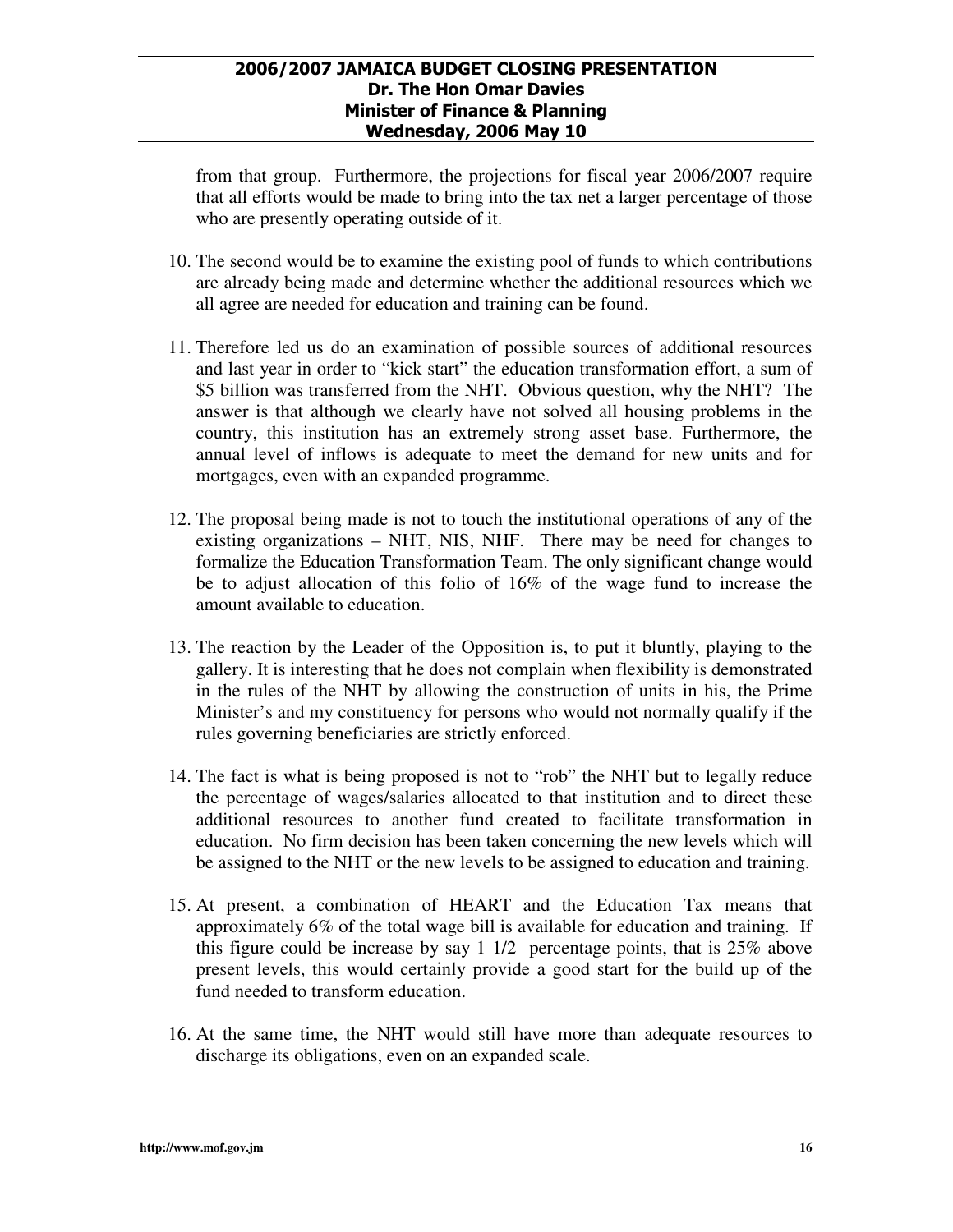- 17. The Administration is open to suggestions, not only from the Opposition but from special interest groups and the public at large, as to how this fund for education and training should be governed and how should allocations be made to different areas of need.
- 18. It is simply not adequate for the Leader of the Opposition to shout, to much desk thumping "keep your sticky fingers off poor people's money". Who will be the major beneficiaries of a transformed education system?
- 19. The Leader of the Opposition must indicate whether his commitment to improve education and training is nothing more than talk, without the resources to support the effort.
- 20. This is not a matter which should be solved by playing to the gallery. This is an issue which is deserving of serious analysis and thought.
- 21. I encourage the Leader of the Opposition and the Opposition in general to rethink their position. The country and the children deserve more.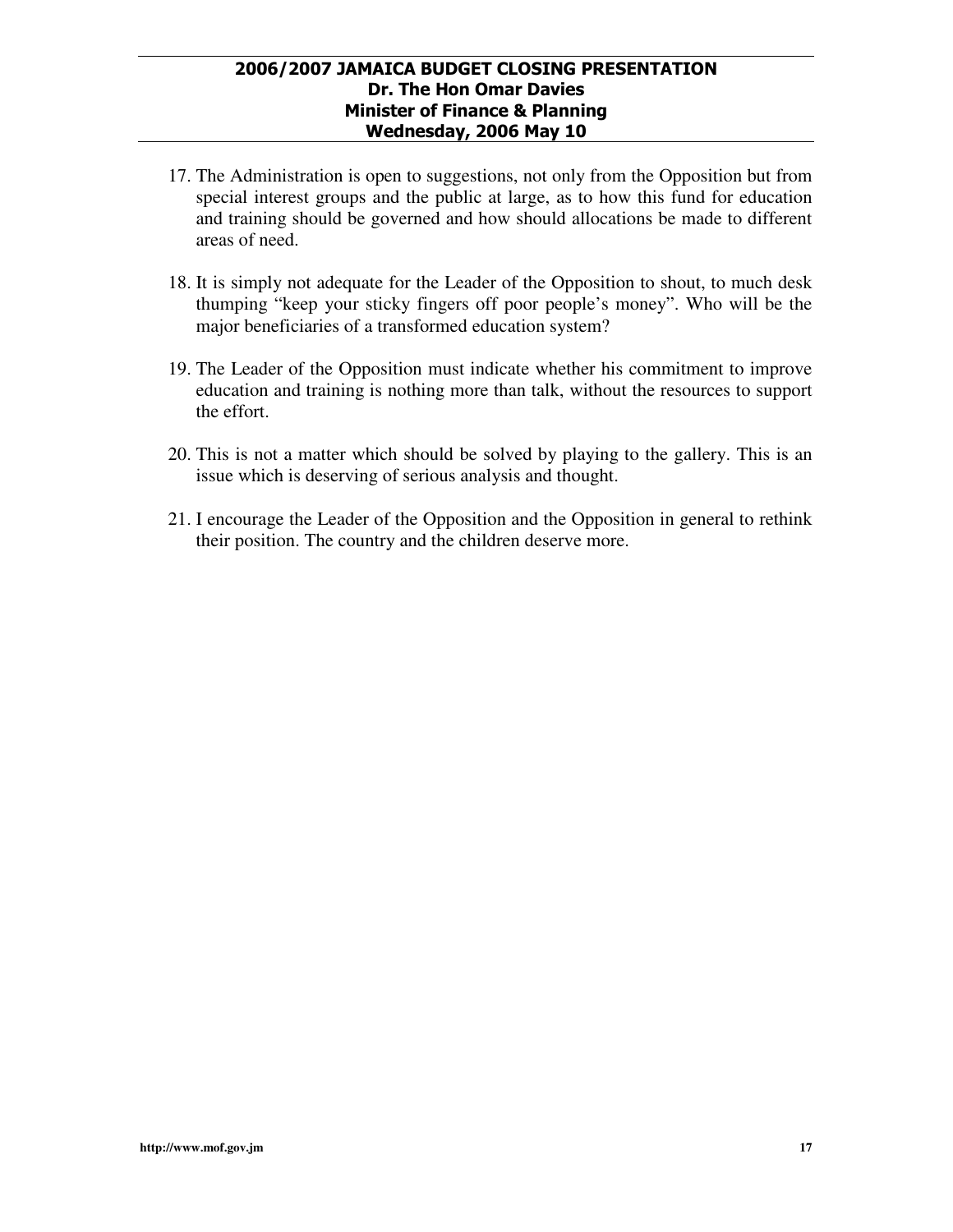## H: FINANCIAL SECTOR CRISIS (FINSAC)

- 1. I had not intended to make this issue a substantive part of my contribution but several developments both within the formal Budget Debate as well as in the cross talk have caused me to change my mind.
- 2. In any event, constant references to the size of the national debt bring into sharp focus the cost of rehabilitating the sector.
- 3. The cost has been significant as the intervention in the financial sector is the critical factor which caused the national debt to move from the safe internationally acceptable levels of approximately 80% of GDP in 1997 and 1998 to over 140% of GDP the point from which we are working our way down. **(READ DATA**).
- 4. Observers and commentators, some through ignorance and others with their own "axes to grind", have sought to simply forgive and excuse the activities of those who were in charge of the financial sector simply saying this was a result of high interest rates. Nonsense!
- 5. Why is it that BNS, CIBC and Citibank prospered under the same conditions?
- 6. The Administration took the decision to intervene and we do not resile even in hindsight from taking that decision. We know that the individuals holding the 1.5 million deposits in the different institutions would have been wiped out.
- 7. We know that the holders of 570,000 insurance policies would have been devastated had we not intervened.
- 8. But perhaps the most serious consequences would be in terms of the 55,000 pensioners who would have been left destitute as their pension funds had also been wiped out.
- 9. I want to speak directly to the Opposition Leader and the Spokesman on Finance and indicate that it is the knowledge of what went wrong and what could go wrong again unless the regulators are able to closely monitor decisions which make us unrelenting in our drive to put in place an appropriate regulatory framework for the pensions industry. It must not happen again!!
- 10. From my particular position, I have listened in amazement to some of the comments being made – some borne out of ignorance and some based on a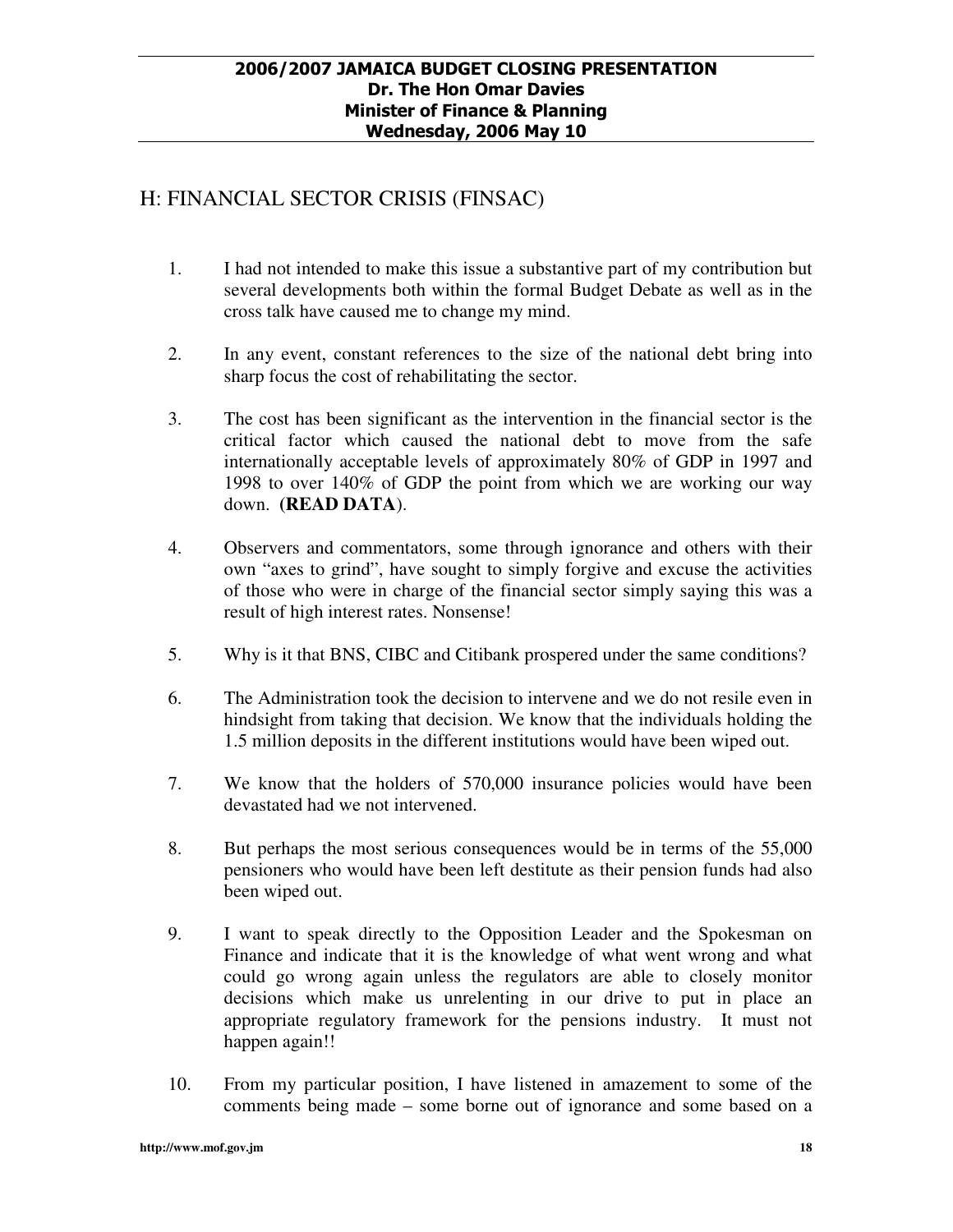cynical manipulation of the media and public opinion because of the realization that if prominent officials in the Government play by the rules we are not allowed to make public statements derived from confidential information. Nonetheless, it is a fact that international experts, including the multilaterals have explicitly commended the Jamaican authorities on the way in which the crisis has been handled. Very few people realize that Japan, which experienced a similar crisis, despite having interest rates for years at close to zero percent has still not reconstructed its financial sector. The same holds for Mexico.

- **11.** Fact: It is a fact that despite our concern about the state of the justice system, the Government has won every single case which has been taken before the courts either at home or abroad.
- 12. I now turn to the most recent of the numerous cases which have resulted from the crisis in the sector. I can comment on this because it is no longer *sub judice.*
- 13. Let me state that this case involved a member of this Honourable House appearing on behalf of a defendant, Dr. Paul Chen-Young. I state this simply for the record.
- 14. The judgement handed down by Justice Roy Anderson covers 91 pages and it should be compulsory reading for anyone who wishes to speak authoritatively on this specific matter, but even more generally, about the problems which faced the financial sector in the 1990s.
- 15. In terms of background, the GOJ took control of the Eagle Group of Companies in March 1996 roughly 10 years ago. This case arose from the fact that the Government, having taken charge of the companies, sued Dr. Chen-Young and two of his personal companies on several counts suggesting that he had acted in ways which were detrimental to the companies.
- 16. At the same time, Dr. Chen-Young, in turn, counter-sued the companies claiming that his contract was wrongfully terminated and hence he was entitled to compensation for leave not taken, holidays not taken and for pension benefits.
- 17. As Justice Anderson points out, this was a historic trial spread over several months with more than 20 volumes of transcripts. Furthermore, history was made in that Dr. Chen-Young became the first person in Jamaican legal history to give his evidence from overseas by way of video link.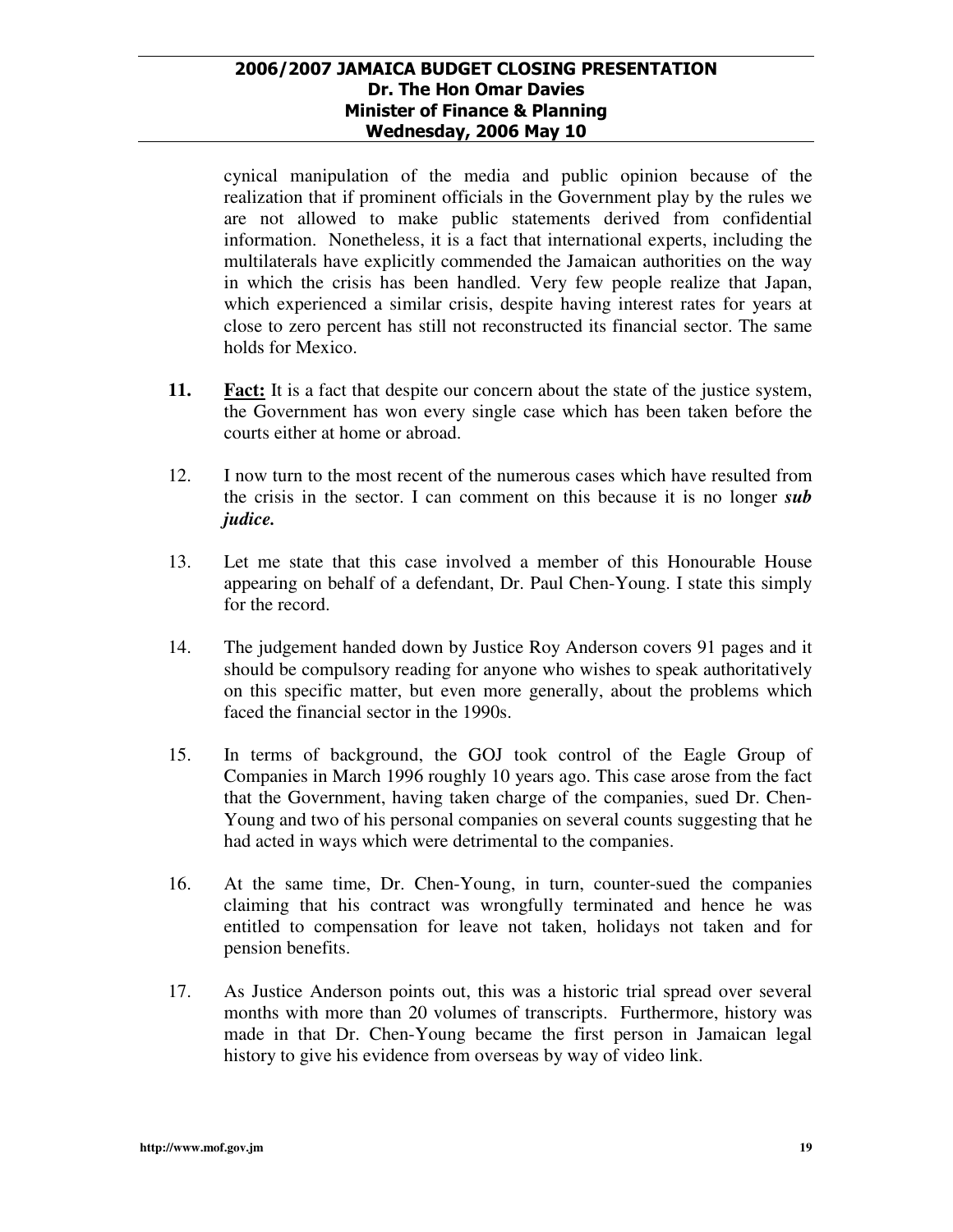- 18. Part of Dr. Chen-Young's defense was that he was not in "control" of the Group of Companies. This issue was of particular importance in that a decision here would determine whether he should be held liable for the actions which had led to problems in the institution.
- 19. Several persons testified but I wish to draw particular reference to the testimony of Dr. Ossie Harding, who the Judge describes as a sometime Deputy Chairman of the Group. Dr Harding states of Dr. Chen-Young that "he always wanted to be in control" and that he ran the Eagle Financial Network "like a fiefdom."

### **(PAGE 10)**

- 20. The Judge, in discussing the evidence given by one of Dr Chen-Young's chief lieutenants, who still holds a prominent place in the financial sector, makes reference to him as **(PAGE 11)** "a witness who quickly dissipated any credibility with which he might have come to the witness stand". Judge Anderson goes on to state "Indeed, I should note *en passant*, that if his is typical of the behaviour of corporate executives in Jamaica, then we as a country are in serious trouble". **(CONTINUE QUOTING FROM PAPER**)
- 21. One of the more critical issues to be decided on in the case was whether Dr. Chen-Young personally benefited from the renovations, refurbishing and additions done to the Group Corporate Headquarters at Grenada Crescent which was owned by one of his personal companies. Incidentally, the total cost of this refurbishing and renovation was (J)\$64 million in 1995. This converted to (US)\$1.8M or (J)\$137M today.
- 22. On this matter Judge Anderson came to the following conclusion: **(GO TO PAGE 38/39)**
- **23.** Another matter which came to be decided relates to the purchase by the Group of shares in IBM. Of this Judge Anderson was also definitive. **(GO TO PAGE 58/59).**
- 24. The final issue to which I wish to make reference on which Judge Anderson was asked to pronounce was whether the Government thought the Eagle Network was entitled to claim restitution on the ground of unjust enrichment. Again, Judge Anderson was clear and unambiguous. **(GO TO PAGE 74).**
- 25. Mr Speaker, I have spent some time on this matter because it represents a definitive justification of the position taken by the Government and a clear condemnation of the actions of many who have paraded themselves as entrepreneurs. Whilst Judge Anderson was not passing judgement on the whole financial sector, the findings about the Eagle Group and Dr Chen-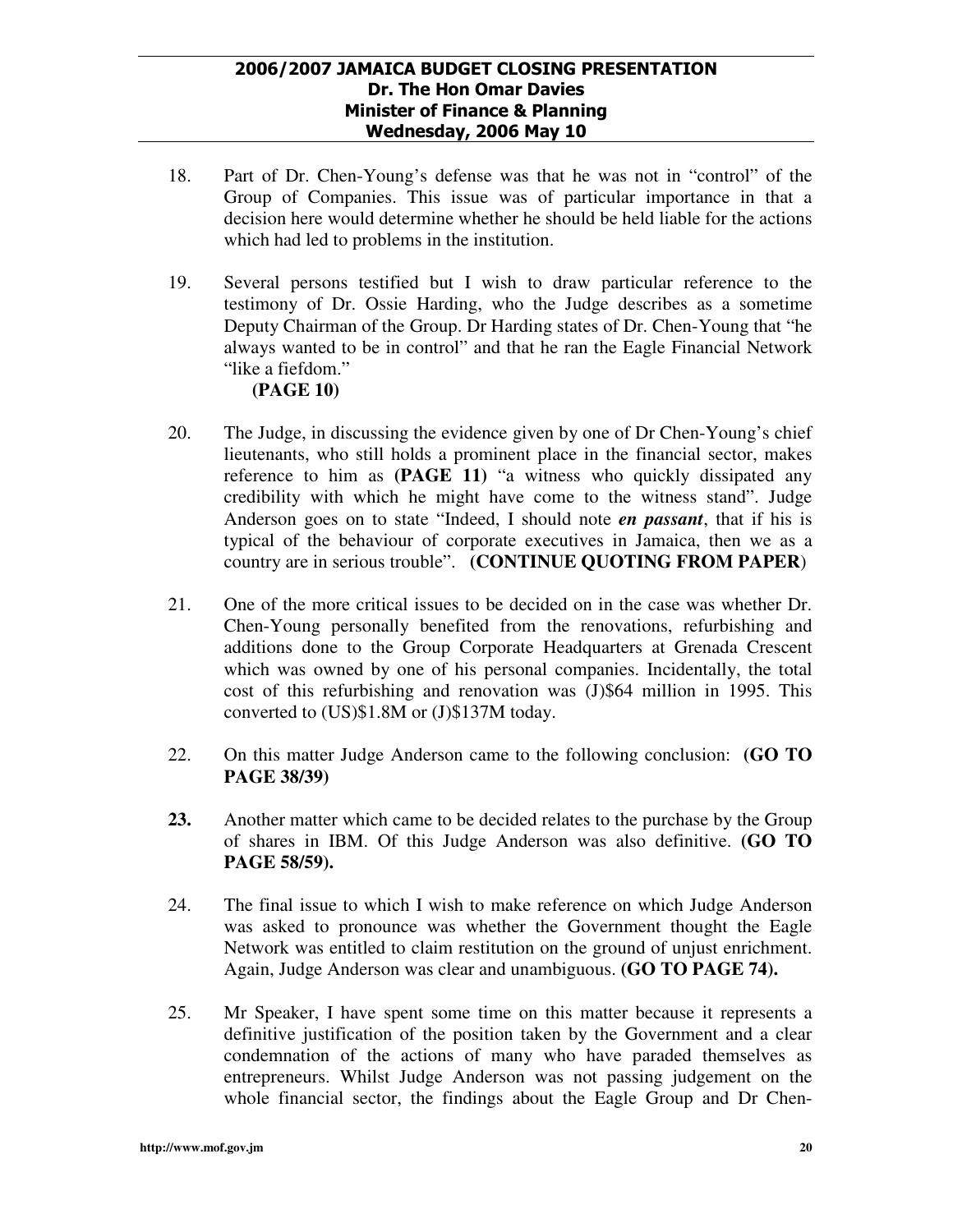Young's behaviour are not dissimilar to that which took place in other institutions.

- 26. The country has paid a tremendous price incurring debt of approximately 40% of GDP, not to mention the additional cost incurred by the BOJ in intervening and protecting the depositors.
- 27. All who wish to speak on this issue should first read Judge Anderson's masterly analysis and findings.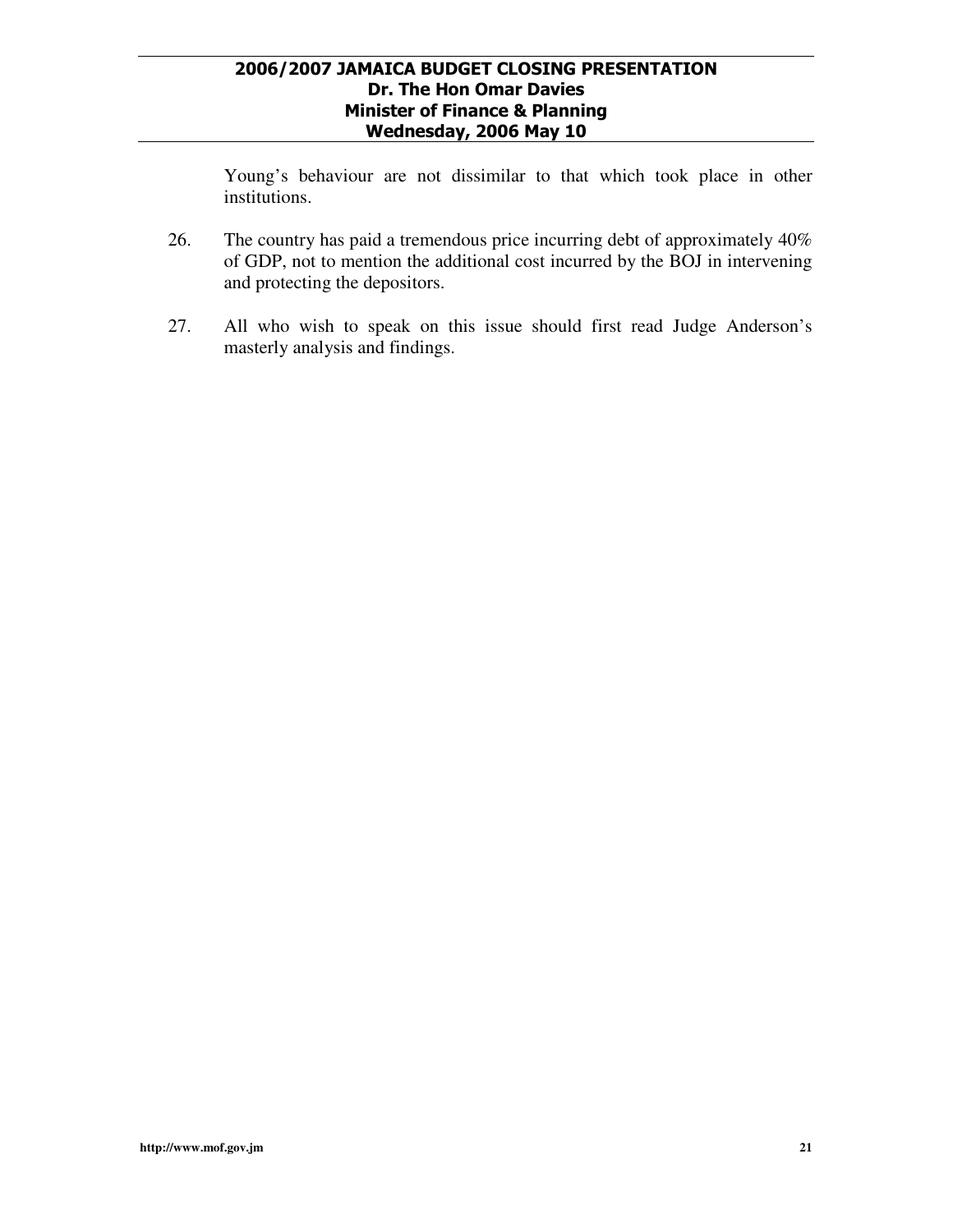### I: CONCLUSION

- 1. Have been heartened by the variety of contributions to the Budget Debate, e.g. Minister Roger Clarke provided one of the clearest expositions on rural development. As a man of action, expect much.
- 2. The Budget has provided the opportunity for further discussions on national issues. Hopefully, we will see positive spin-offs in terms of discussions in the media.
- 3. One critical issue which needs further analysis is the "How to" question. Natural complement to identifying deficiencies – in the economy, in the education sector, and virtually all areas of national life. The danger is to assume that if a problem exists, then it is the Government's job to fix it.
- 4. E.g. how do we stimulate higher levels of economic growth? Hard to balance Government's role as a facilitator with that of direct intervention. How much are acceptable levels of losses when there is direct intervention? Should Government go into an area when private sector entrepreneurs decline to so do? Should the incentives be direct and up-front, or granted as a reward for performance?
- 5. Several references by the Opposition to new economic activity would implicitly suggest direct government action. Is that what is meant? We need clear answers.
- 6. The Administration, whilst expecting that everything cannot be left to the market and private entrepreneurial initiative, is also cognizant of the difficulty of government, having entered into investment, saying "no more" and stepping out of an investment.
- 7. Also challenges in social sectors. How much of cost must be borne by Government and how much by the individual or the family? It is not possible for Government to assume responsibility for all costs. Too often no appreciation of the cost of intervention for those who reap benefits freely.
- 8. Constant struggle to determine who should be totally protected by the State, who should be partially protected and who should stand on their own. Too often the clamour is for all to be protected.
- 9. All these issues have to be taken on board in formulating an annual Budget. This year no different. We have imposed no new taxes because we are